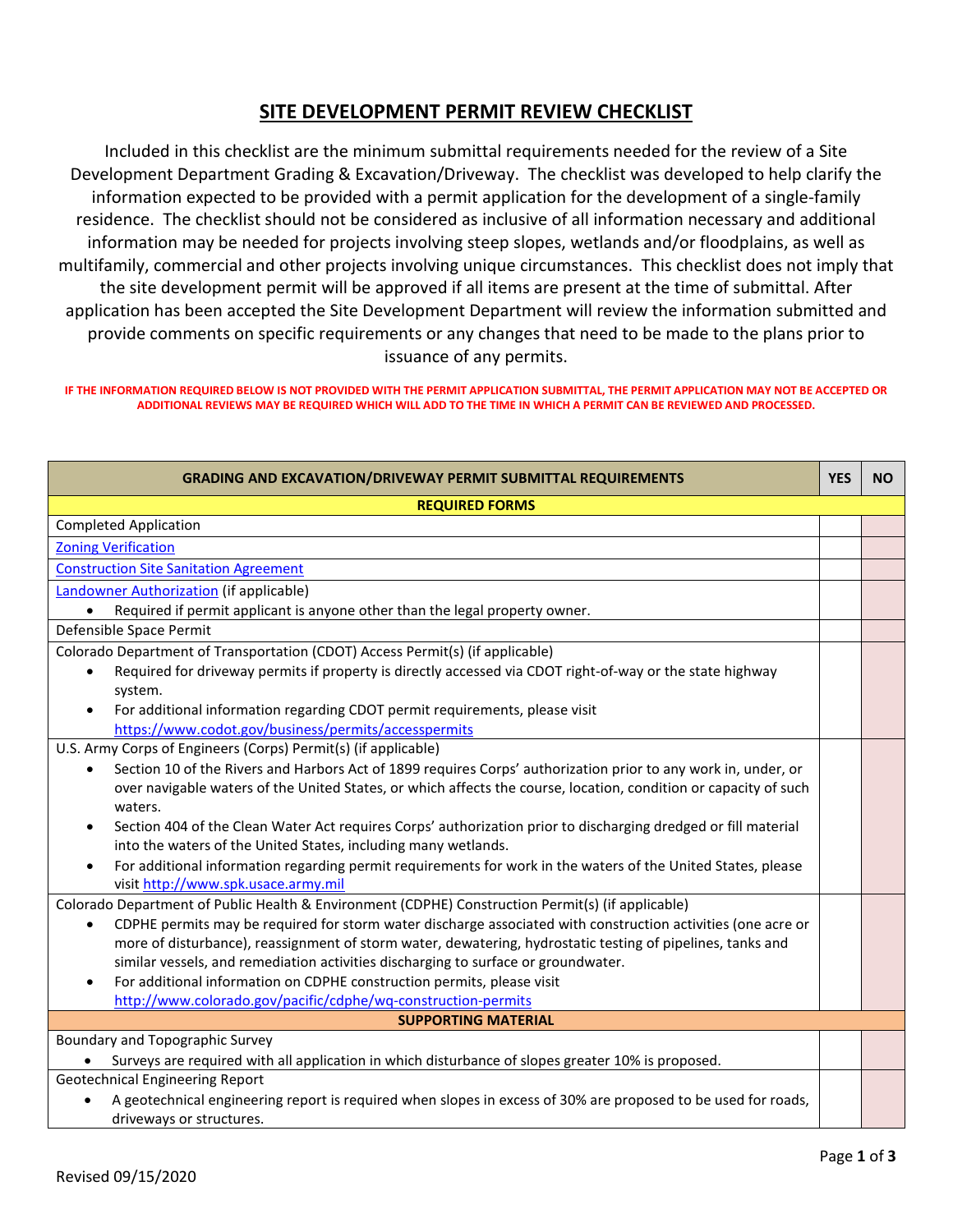| <b>GRADING AND EXCAVATION/DRIVEWAY PERMIT SUBMITTAL REQUIREMENTS</b>                                                          | <b>YES</b> | <b>NO</b> |
|-------------------------------------------------------------------------------------------------------------------------------|------------|-----------|
| SITE PLAN, to engineering scale (1:10 or 1:20)                                                                                |            |           |
| North arrow and scale                                                                                                         |            |           |
| Legal description (i.e. subdivision name, lot, block, filing) and Physical Street Address (if assigned)                       |            |           |
| To find the legal description, address, zoning, or other pertinent information about a property, please utilize<br>$\bullet$  |            |           |
| the Clear Creek County ClearMap - Property Viewer which can be accessed at: https://map.co.clear-                             |            |           |
| creek.co.us/HTML5Viewer/?viewer=clearmap                                                                                      |            |           |
| Locations of all existing and proposed improvements                                                                           |            |           |
| Include a statistical inventory showing what is existing and what is proposed of the site coverage (impervious                |            |           |
| and building), open space, snow storage, etc.                                                                                 |            |           |
| Property boundaries, lot dimensions, easements, and compliance with all plat notes                                            |            |           |
| <b>Setbacks</b>                                                                                                               |            |           |
| Clearly show setbacks from all property lines.<br>$\bullet$                                                                   |            |           |
| If there is a building envelope and/or disturbance envelope, than show and ensure that the structure(s) is<br>$\bullet$       |            |           |
| within those designated areas.                                                                                                |            |           |
| Existing roadway and/or right-of-way                                                                                          |            |           |
| Existing road as-traveled surface                                                                                             |            |           |
| Limits of Disturbance                                                                                                         |            |           |
| Clearly show area of proposed disturbance<br>$\bullet$                                                                        |            |           |
| Include any temporary construction access<br>$\bullet$                                                                        |            |           |
| Include the total square footage of proposed disturbance<br>$\bullet$                                                         |            |           |
| Estimate the quantities of excavation and fill, including quantities to be moved off and on site                              |            |           |
| Utilities                                                                                                                     |            |           |
| Show existing and proposed location of all utilities and connections including utility boxes/poles for electric,<br>$\bullet$ |            |           |
| gas, cable, telephone, sewer and water, including On-site Wastewater Treatment Systems and wells.                             |            |           |
| Precise grading plans                                                                                                         |            |           |
| Show existing (dashed lines recommended) and proposed (solid lines recommended) topography at 2-foot<br>$\bullet$             |            |           |
| contour intervals in accordance with standard drafting practices                                                              |            |           |
| Grading and construction specifications                                                                                       |            |           |
| Maximum 1½:1 (horizontal to vertical) slope allowed on all finished grades or retain<br>$\bullet$                             |            |           |
| Show elevations of top (TOW) and bottom (BOW) of retaining walls for critical points along each wall length<br>٠              |            |           |
| Provide a cross-section diagram for all proposed retaining walls<br>٠                                                         |            |           |
| Retaining walls and retaining wall systems greater than 4 feet in total height require design and certification               |            |           |
| by a Professional Engineer licensed in the State of Colorado                                                                  |            |           |
| Subsurface and surface drainage plans                                                                                         |            |           |
| Show foundation drain location and daylight                                                                                   |            |           |
| Show all existing and proposed drainage improvements and details                                                              |            |           |
| Watercourses                                                                                                                  |            |           |
| Streams and/or intermittent streams<br>٠                                                                                      |            |           |
| Drainage ditches<br>Floodplains and/or floodways                                                                              |            |           |
| Wetlands                                                                                                                      |            |           |
| Trail(s) - Identify any significant existing trails and/or proposed connections                                               |            |           |
| WATER QUALITY CONTROLS, must show compliance with Section X103.5, Grading and Excavation Regulations                          |            |           |
| Temporary and permanent erosion controls                                                                                      |            |           |
| See the Best Management Practices Manual for typical details                                                                  |            |           |
| Revegetation                                                                                                                  |            |           |
| Slopes constructed at less than 3:1 can be hand seeded and mulched<br>$\bullet$                                               |            |           |
| Slopes constructed at 3:1 to 2:1 shall be hydro seeded/hydro mulched                                                          |            |           |
| Slopes constructed at 2:1 to 1½:1 shall be hydro seeded/hydro mulched and have slope netting/erosion                          |            |           |
| control blankets installed (or equivalent erosion control measure with the approval of the County Engineer)                   |            |           |